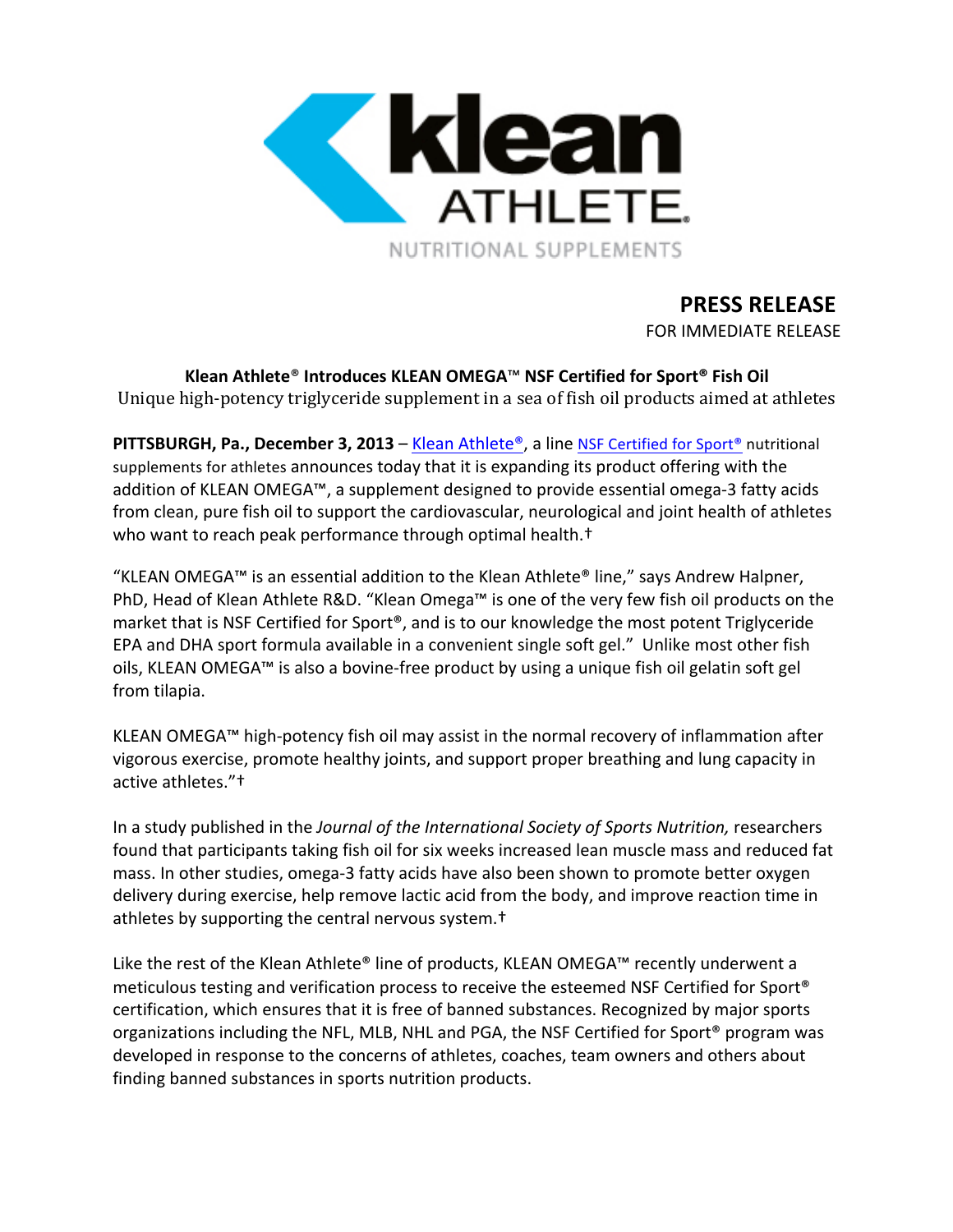KLEAN OMEGA<sup>™</sup> joins the existing eight Klean Athlete<sup>®</sup> supplements including: Klean Multivitamin™, Klean Antioxidants™, Klean Cognitive™, Klean Probiotic™, Klean Isolate™, Klean Electrolytes™ , Klean Endurance™ and Klean-D™.

Douglas Laboratories<sup>®</sup> maintains outstanding quality control from start-to-finish for Klean Athlete<sup>®</sup> ingredients and products. They are one of the few supplement providers who control manufacturing, packaging and distribution, thus ensuring that the highest quality product reaches every athlete.

To learn more about KLEAN OMEGA™ and the full line of Klean Athlete® nutritional supplements, please visit www.kleanathlete.com.

† *These statements have not been evaluated by the FDA. These products are not intended to diagnose, treat, cure or prevent any disease.*

### **ABOUT KLEAN ATHLETE®**

The Klean Athlete<sup>®</sup> NSF Certified for Sport<sup>®</sup> supplements were designed to maintain the healthy lifestyle and promote peak performance of athletes, from the weekend warrior to the amateur and professional competitor. This line of certified nutritional supplements is backed by more than 50 years of science, dedicated research and manufacturing excellence. Klean Athlete® will be available through licensed healthcare professionals as well as qualified coaches, trainers, and registered customers at www.kleanathlete.com.

### **ABOUT NSF®**

Klean Athlete<sup>®</sup> is tested and certified by the NSF Certified for Sport<sup>®</sup> program (www.nsfsport.com) part of NSF International's Health Sciences Division. This growing division offers training and education, consulting, GMP and GLP testing, certification, R&D and auditing for the dietary supplement, pharmaceutical and medical device industries throughout the entire product lifecycle. The Health Sciences Division includes NSF's prestigious Dietary Supplements Certification Program. NSF International developed the only American National Standard for Dietary Supplements (NSF/ANSI 173) and tests and certifies supplements against this standard. NSF's Health Science Division operates globally throughout North America, Europe, the Middle East, Africa, Asia and Latin America. For more information visit www.nsfsport.com.

## **ABOUT ATRIUM INNOVATIONS**

**Atrium Innovations Inc.** (TSX: ATB) is a globally-recognized leader in the development, manufacturing, and commercialization of innovative, science-based natural health products which are distributed in more than 35 countries. The Company owns healthcare practitioner and specialized retail product brands that are at the forefront of science, innovation and education. Atrium has over 1,300 employees and operates seven manufacturing facilities with current Good Manufacturing Practices. Additional information is available at www.atrium**innovations.com**.

#### **MEDIA CONTACTS:**